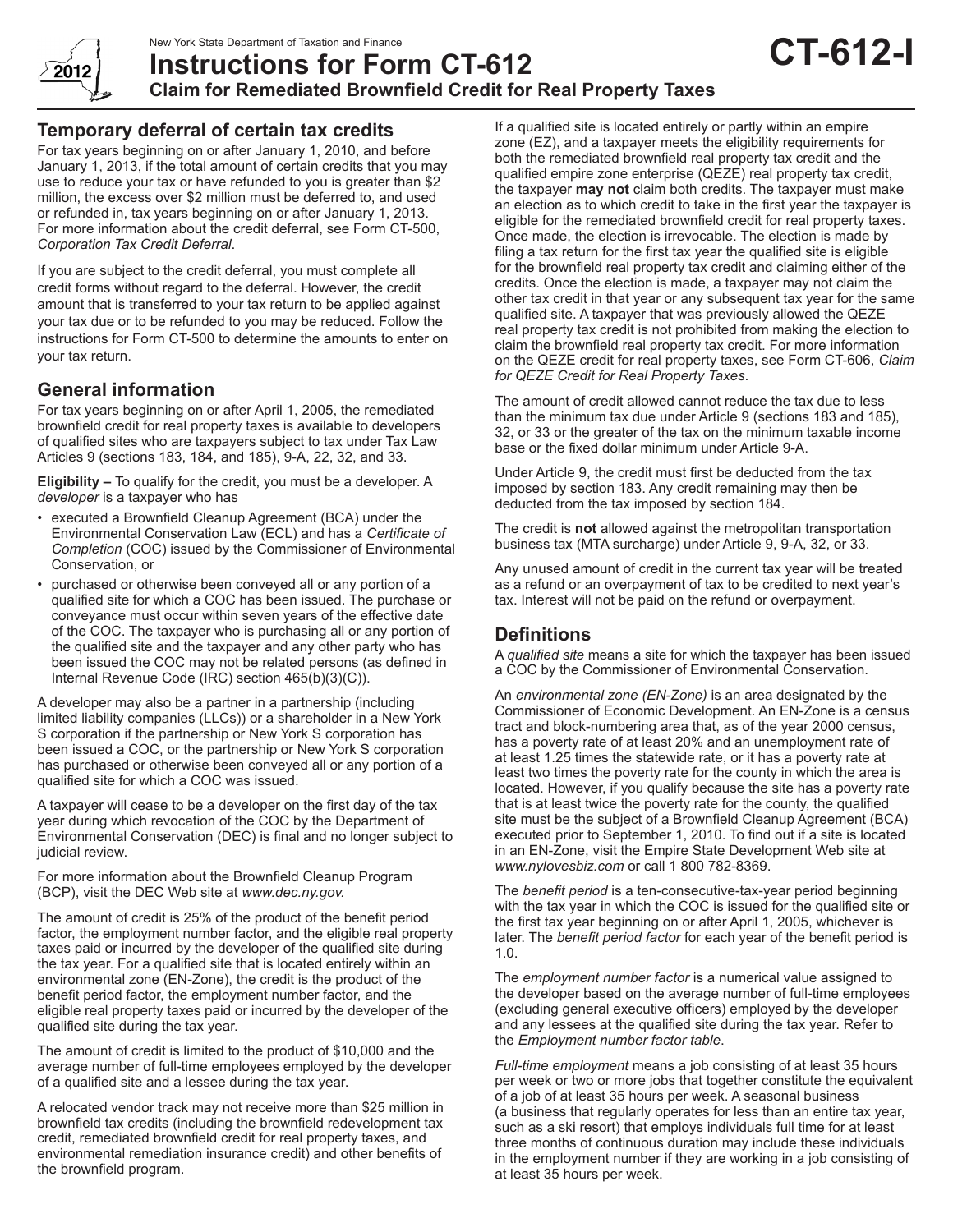#### **Page 2** of 3 **CT-612-I** (2012)

*General executive officers* are the chairman, president, vice president, secretary, assistant secretary, treasurer, assistant treasurer, comptroller, and any other officer charged with the general affairs of the corporation. A *general executive officer* is, therefore, an appointed or elected officer of the corporation having company-wide authority with respect to assigned functions or responsibility for an entire division of the company.

*Eligible real property taxes* are taxes imposed on real property that is a qualified site owned by the developer. The taxes must become a lien on the real property in a period during which the real property is a qualified site.

Eligible real property taxes also include payments in lieu of taxes (PILOT) made to the state, a municipal corporation, or a public benefit corporation for a qualified site owned by the developer provided the payments are made pursuant to a written agreement. However, the amount of PILOT payments that constitute eligible real property taxes is limited.

Calculate the limitation as follows:

- 1. Determine the basis of the remediated brownfield real property (including buildings and structural components of buildings) on the following two dates:
	- a. the date the taxpayer became a developer
	- b. the last day of the current tax year

Calculate the basis amount in the same manner as calculated for federal income tax purposes.

- 2. Multiply the greater of these two amounts by the rate applicable to the county in which the real property is located (see *Full-value tax rates by county*), and
- 3. Divide by 1000

The result is the maximum amount of PILOT payment that may be included in eligible real property taxes for purposes of calculating the remediated brownfield real property tax credit.

| County                                                                                                                                                                                                                                                                                                                                     | Overall<br>tax rate | County     | Overall<br>tax rate | County       | Overall<br>tax rate |  |
|--------------------------------------------------------------------------------------------------------------------------------------------------------------------------------------------------------------------------------------------------------------------------------------------------------------------------------------------|---------------------|------------|---------------------|--------------|---------------------|--|
| Albany                                                                                                                                                                                                                                                                                                                                     | 27.70               | Hamilton   | 14.40               | Rockland     | 30.90               |  |
| Allegany                                                                                                                                                                                                                                                                                                                                   | 48.90               | Herkimer   | 25.40               | St. Lawrence | 33.60               |  |
| <b>Broome</b>                                                                                                                                                                                                                                                                                                                              | 37.60               | Jefferson  | 19.50               | Saratoga     | 20.80               |  |
| Cattaraugus                                                                                                                                                                                                                                                                                                                                | 35.90               | Lewis      | 25.20               | Schenectady  | 33.20               |  |
| Cayuga                                                                                                                                                                                                                                                                                                                                     | 30.60               | Livingston | 35.20               | Schoharie    | 31.20               |  |
| Chautauqua                                                                                                                                                                                                                                                                                                                                 | 33.50               | Madison    | 31.40               | Schuyler     | 29.00               |  |
| Chemung                                                                                                                                                                                                                                                                                                                                    | 34.20               |            | 39.70               | Seneca       | 33.70               |  |
| Chenango                                                                                                                                                                                                                                                                                                                                   | 34.80               | Montgomery | 35.80               | Steuben      | 37.10               |  |
| Clinton                                                                                                                                                                                                                                                                                                                                    | 29.10               | Nassau*    | 28.90               | Suffolk      | 20.20               |  |
| Columbia                                                                                                                                                                                                                                                                                                                                   | 20.70               | Niagara    | 38.40               | Sullivan     | 28.60               |  |
| Cortland                                                                                                                                                                                                                                                                                                                                   | 39.80               | Oneida     | 31.50               | Tioga        | 32.90               |  |
| Delaware                                                                                                                                                                                                                                                                                                                                   | 22.60               | Onondaga   | 36.80               | Tompkins     | 31.70               |  |
| <b>Dutchess</b>                                                                                                                                                                                                                                                                                                                            | 24.40               | Ontario    | 28.40               | Ulster       | 26.20               |  |
| Erie                                                                                                                                                                                                                                                                                                                                       | 33.00               | Orange     | 29.40               | Warren       | 15.80               |  |
| Essex                                                                                                                                                                                                                                                                                                                                      | 17.10               | Orleans    | 41.40               | Washington   | 23.50               |  |
| Franklin                                                                                                                                                                                                                                                                                                                                   | 21.60               | Oswego     | 39.60               | Wayne        | 36.20               |  |
| Fulton                                                                                                                                                                                                                                                                                                                                     | 29.80               | Otsego     | 20.90               | Westchester  | 26.30               |  |
| Genesee                                                                                                                                                                                                                                                                                                                                    | 38.30               | Putnam     | 27.60               | Wyoming      | 33.40               |  |
| Greene                                                                                                                                                                                                                                                                                                                                     | 21.70               | Rensselaer | 30.20               | Yates        | 23.30               |  |
| New York City by class*<br>7.50                                                                                                                                                                                                                                                                                                            |                     |            |                     |              |                     |  |
|                                                                                                                                                                                                                                                                                                                                            |                     |            |                     |              |                     |  |
|                                                                                                                                                                                                                                                                                                                                            |                     |            |                     |              |                     |  |
|                                                                                                                                                                                                                                                                                                                                            |                     |            |                     |              |                     |  |
| * New York City and Nassau County have a four-class property tax<br>system (class 1: 1-3 family residential; class 2: apartment; class 3:<br>utility equipment; and class 4: all other property). It was not possible to<br>determine a countywide class-specific rate for Nassau County due to the<br>complexity of taxing jurisdictions. |                     |            |                     |              |                     |  |

#### **Full-value tax rates by county**

# **Line instructions**

**Line A –** If you are claiming a credit passed through to you from a partnership, mark an *X* in the box.

### **Schedule A – Brownfield site identifying information**

All taxpayers must **attach a copy** of the COC.

Complete the brownfield site identifying information relating to the qualified site from the COC issued by the DEC. Partners, shareholders, and beneficiaries should obtain this information, as well as a copy of the COC from their partnership, New York S corporation, estate or trust.

Failure to provide accurate identifying information may delay processing or result in denial of your claim.

#### **Schedule B – Computation of average number of full-time employees employed by a developer and a lessee**

**Partners in a partnership – If you are only claiming a** pass-through credit(s) from a partnership, skip Schedules B and C, lines 1 through 9. Complete Schedule D, if applicable, and complete Schedule E, *Partnership information*.

Complete this entire form if your corporation has earned its own remediated brownfield credit for real property taxes in addition to receiving a pass-through credit.

**Line 1 –** For each date specified of the current tax year, enter the number of full-time employees (excluding general executive officers) employed by the developer of a qualified site and a lessee. Divide the total number of employees for the current tax year by the number of dates occurring during the current tax year (even if you had no employees on those dates). Enter the result on line 1.

**Note:** If line 1 is less than 25, no credit is allowed.

#### **Schedule C – Computation of remediated brownfield credit for real property taxes**

**Line 2 –** Find your employment number factor in the table below using the average number of full-time employees on line 1. Enter the result on line 2.

**Note:** If line 1 is less than 25, no credit is allowed.

| Employment number factor table ________                  |            |  |  |  |
|----------------------------------------------------------|------------|--|--|--|
|                                                          |            |  |  |  |
| Average number of full-time employees is at least Factor |            |  |  |  |
|                                                          | -25        |  |  |  |
|                                                          | .50<br>.75 |  |  |  |
|                                                          |            |  |  |  |

**Line 3 –** Enter the total amount of eligible real property taxes. See definition of eligible real property taxes in *Definitions*. Attach copies of all real property tax bills (including school tax bills) that are the basis of your credit. If the real property taxes include PILOT payments, attach a copy of the PILOT agreement.